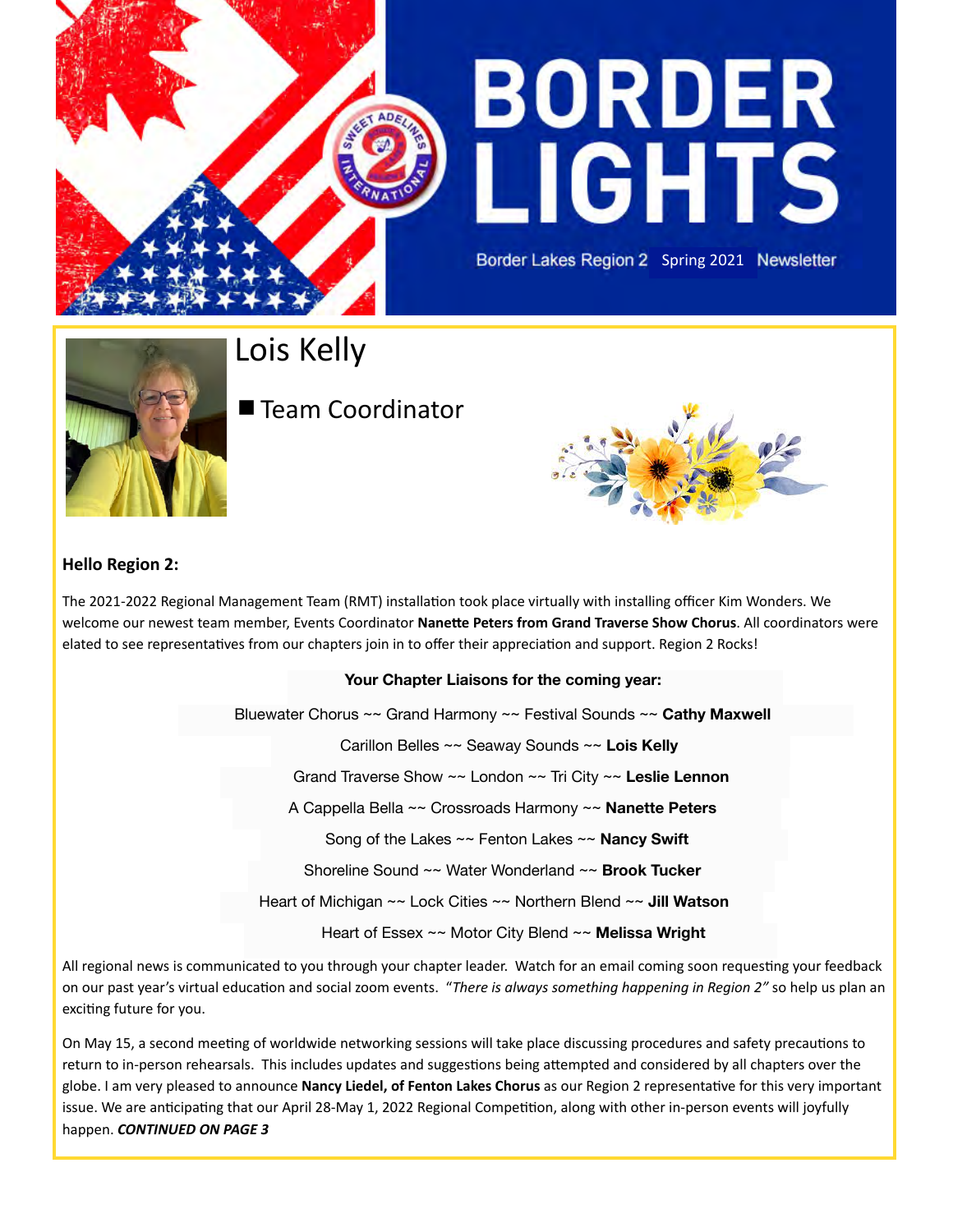#### MISSION STATEMENT

Border Lakes Region 2 is an organization of American and Canadian women singers which advances musical excellence in barbershop harmony through education and performances.

#### Regional Website www.saireg2.org/



left to right, top to bottom Installing Officer - Kim Wonders

Lois Kelly, Team Coordinator Brook Tucker, Education Coordinator Jill Watson, Directors' Coordinator Cathy Maxwell, Marketing Coordinator Leslie Lennon, Communications Coordinator Nancy Swift, Finance Coordinator Nanette Peters, Events Coordinator Melissa Wright, Membership Coordinator

BORDER LAKES REGION 2 2020-2021 REGIONAL MANAGEMENT TEAM



❖ Team Leader LOIS KELLY teamcoordinator@saireg2.org

❖ **Communications** Leslie Lennon communications@saireg2.org

> ❖ **Directors** Jill Watson directors@saireg2.org

❖ **Education** Brook Tucker education@saireg2.org

❖ Events Nannette Peters events@saireg2.org

❖ Finance Nancy Swift finance@saireg2.org

❖ Marketing Cathy Maxwell marketing@saireg2.org

❖ Membership Melissa Wright membership@saireg2.org

#### **Border Lakes Region 2 newsletter "Border Lights"**

is posted on the regional website under "more" and distributed via email winter, spring and fall. Next deadline: September 9, 2021 Send copy and photos to Linda May ~ lindamay@ameritech.net 23611 Glenwood Street, Clinton Township MI 48035-2943 Landline 586-791-8116

Send articles by the deadline as a plain email message or as an email attachment. Do not convert documents to pdf. Do not embed photos or artwork into the document. Send photos and clipart as attachments. Articles and photos can be in the same email. Please put the team area / quartet / chorus name in the subject line of your email. Sign your articles and include author's head and shoulders photo. Send ONLY ONE final and complete article. (Late corrections not accepted.) You may snailmail a photograph. Attach photo information. Mailed photographs will be returned if accompanied by a stamped self-addressed envelope. CAMERA-READY ADS:

full page 10" x 7" \$110; ó page 5" x 7" \$55; 1/4 page 3.5" x 5" \$35; checks payable to Border Lakes Region 2. Contact Nancy Swift at finance@saireg2.org

Sweet Adelines International South Toledo Avenue Tulsa, Oklahoma 74137 USA Sweet Adelines Local: 1.918.622.1444 Sweet Adelines Toll Free: 1.800.992.7464 Sales Direct Toll Free: 1.877.545.5441 Mail Room Fax: 1.918.665.0894 Upstairs Work Room Fax: 1.918.388.8083

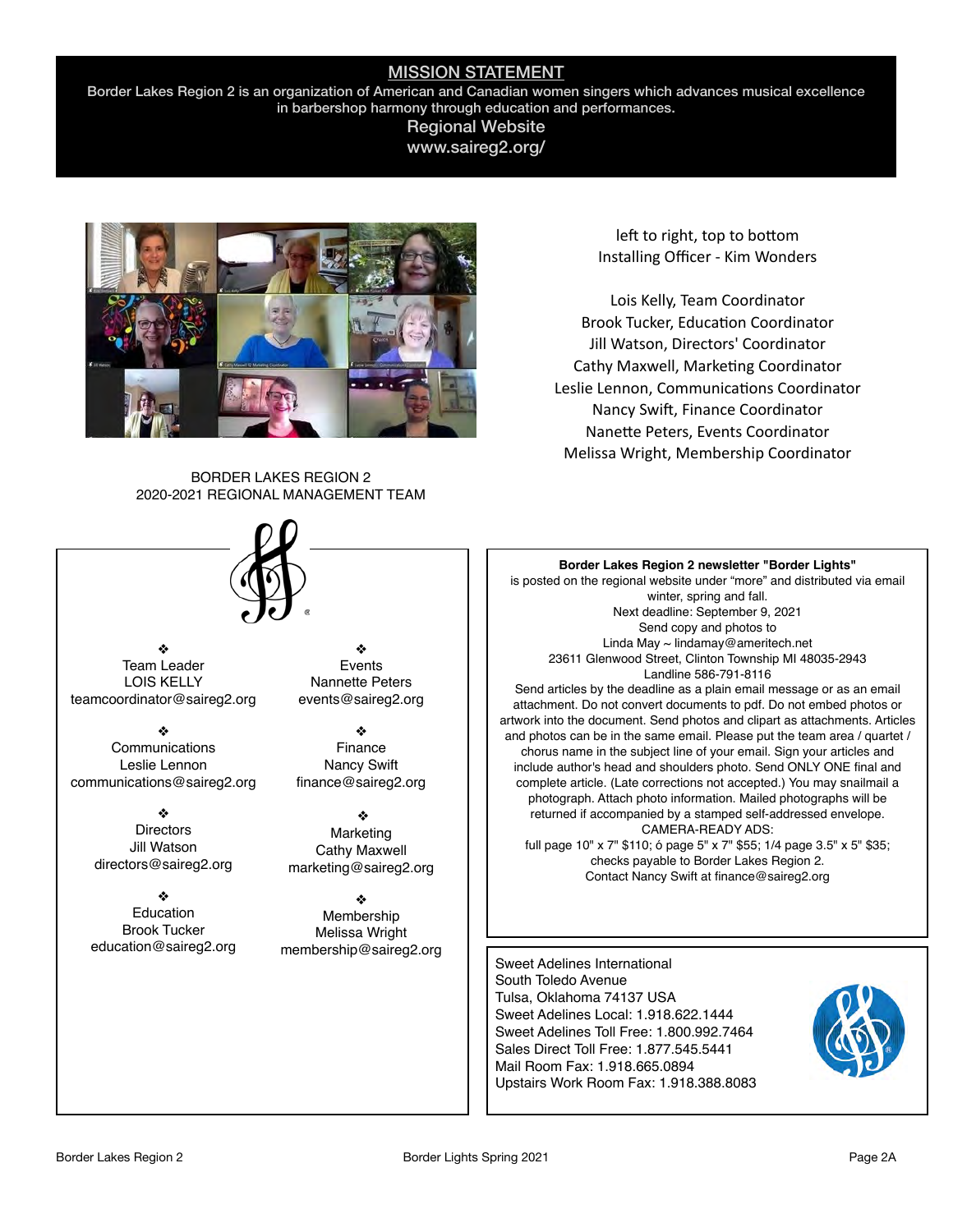SAI has recently announced a change for 2022 International Competition in Phoenix as September 12-17.

Because of this early date, the RMT is working out details for an August 2022 barbecue to celebrate and present love gifts to our two International representatives, **Motor City Blend and Grand Traverse Show Chorus** that will be representing us.

Tentative date is August 20 or 21, so pencil this in on your calendar. A Fall Regional Weekend will take place in October following International Convention. More details on this, along with weekend faculty will be announced soon.

Director Coordinator **Jill Watson** is in the process of assembling a list of SASSIE Songs with the guidance of Region 2 directors. Once this is established, the songs will be listed on the Region 2 website with instructions to obtain them.

Sadly we announce the Prospective Harmony In The Pines Chorus has dissolved. Sending much love to the ladies who worked diligently through the Steps Program for success and hoping they seek out a chorus nearby to fulfill your love of singing.

Have you been checking out SAI's **Travel In Tune** program? It's fun to see how Regions around the world have been able to celebrate through a pandemic. Watch for Region 2. We have been given a date for fall.

June 4, 2021  $\sim$  Have you always wanted to be in a quartet? We have a great class coming up hosted by **Lynne Peirce** (Bass of Novelty Shop) for "quartet wannabees", mix and match. Registration is necessary, so keep a watch for information which will be coming soon. Lynne offered this class in Region 17 and they now have two new registered quartets. We are so excited for you!

#### **Coming Soon:**

June 12 Front Line Directors with Kim Vaughn

June 26 Rhythm Class with Donya Metzger

July 23 Titanium Quartet (International finalist)



Fegion 2 sends a heartfelt thank-you to **Peggy Silver of Motor City Blend Chorus** as she retires as<br>
YWIH Coordinator. She has devoted much time and effort organizing and promoting the Harmon<br>
Day Camps in the past few yea YWIH Coordinator. She has devoted much time and effort organizing and promoting the Harmony Day Camps in the past few years and has enlightened and encouraged young singers to explore their talent and share with the world. Until we can safely organize our youth to be together again, the Harmony Day Camps have been postponed.



**CHAPTER LONGEVITY 25 Years \* Grand Harmony 35 Years \* Heart of Essex 40 Years \* Bluewater 50 Years \* Crossroads Harmony 65 years \* Heart of Michigan**

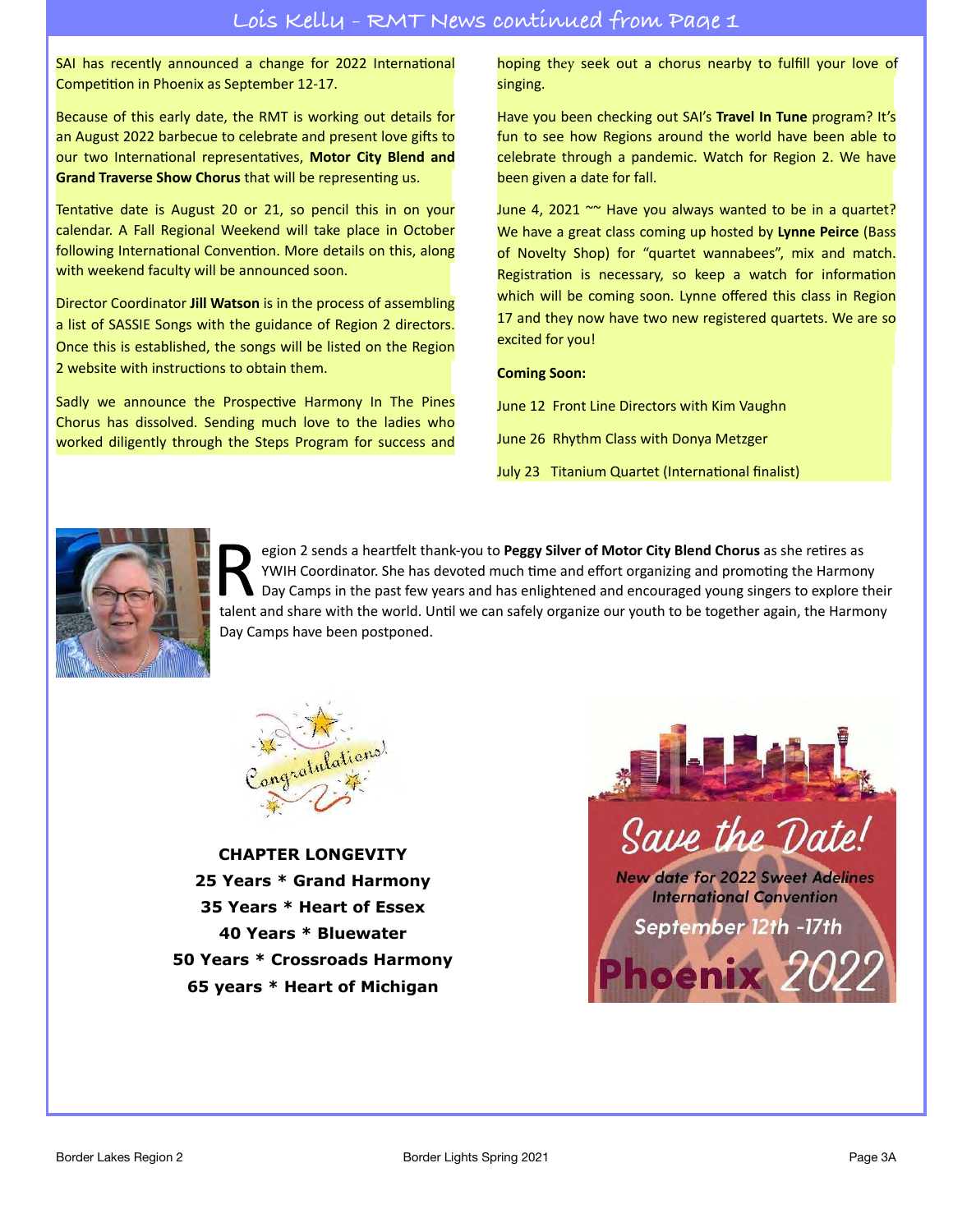## Brook Tucker ■ Education Coordinator

#### Happy Spring Region 2!

I am loving the warmer weather, smell of flowers in bloom, freshly cut grass and then comes the sneezing. Bless you…. Spring brings on a whole new world of beauty and wonder and sadly allergies. I hope yours are staying in line.

I have had the pleasure of finding us some amazing talent to educate and enlighten Region 2 during our quarantine time. While we are stuck in the world of Zoom it is nice to still be able to see your beautiful smiling faces and keep learning together. Please make sure your calendars are marked and your devices are charged up and ready to go for.

- Sonya Metzger Rhythm class 6/26 at 1 p.m.
- Titanium Quartet educational event 7/23 at 7 p.m.
- Admin Education Day 10/23

Keep your chin up Region 2; we will be singing again together soon.



## Nanette Peters

#### ■ Events Coordinator

#### Hello Region 2!

I am very excited and honoured to be your new Events Coordinator – woo hoo!! For those who don't know me, I am a bass in the Grand Traverse Show Chorus, up in Traverse City. I also sing Bass in "Top Shelf" quartet and we can't wait to have you guys hear us sing at competition! I am currently the president of

the GTSC board but just couldn't resist also taking this on when I was approached by Nan Wardin so here, I am!

 Right now, I'm just starting to get my feet wet and am busy introducing myself to the contact people at the various venues that we utilize for our events. And I will be meeting with our Region 2 Regional Convention Committee very soon to being shoring up the plans for when we all hit the stage for competition in 2022. I don't know about you, but I cannot WAIT to see everyone in Dearborn next year!

In spite of us not having any regional competition this year, we are still working hard to bring virtual education events to the region and especially look forward to the upcoming Virtual Fall Music School with Karen Breidert in September. And once we can be together in person again, I look forward to seeing you at the events we have planned for next year!

 And with that, I will sign off. I'll be back in another issue of the newsletter but before I go, I would like to say thank you very much to the RMT for inviting me to join the team and a BIG thank you to my predecessor, Nan Wardin for doing such a great job for the past four years – I definitely have large shoes to fill!

## Cathy Maxwell

■ Marketing Coordinator



K udos to the Region's<br>
Marketing Teams<br>
The traditional chorus marketing Marketing Teams

team's job has been to promote performances, shows, and guest nights. Since we are not holding those types of events during the pandemic the teams have adjusted their job descriptions. Your chorus's team is now focusing on



promoting your members and rehearsals. It's not as flashy as promoting events, but it can be more rewarding.

 This pivot from marketing events to marketing members has been the mainstay of our discussions at our marketing/membership roundtables. At these meetings held regularly since November, we have discussed some marketing basics, shared our successes and given each other support and tips. At the end of January, we had a guest presenter come in and hold a mini bootcamp on social media.

 Since that bootcamp, your chorus teams have increased their posts on Facebook and the result is more Facebook followers. Across the region we have seen an average of a 3% increase of followers since January. Some choruses are seeing increases of 16-18%.

More followers means more people informed of our wonderful hobby and that means more potential new members. Kudos to the marketing teams!

How can you help your chorus?

- Follow your chorus on Facebook.
- Follow other Region 2 choruses.

• If you enjoy a post: comment on it or share it. Did you know that this simple act can increase the number of people the post reaches?

 If you look at the various chorus Facebook pages from our region and across the barbershop world you will see some highly creative ideas for rehearsals, fundraisers, membership retention and FUN. And if you have a chance, thank your marketing/membership teams. They deserve it!

 Note – Travel in Tune is a new Sweet Adelines International program that allows members to virtually experience the exceptional cultures, personalities, and educational programs of each of our regions. Region 2's contribution to Travel in Tune will be going live in October 2021.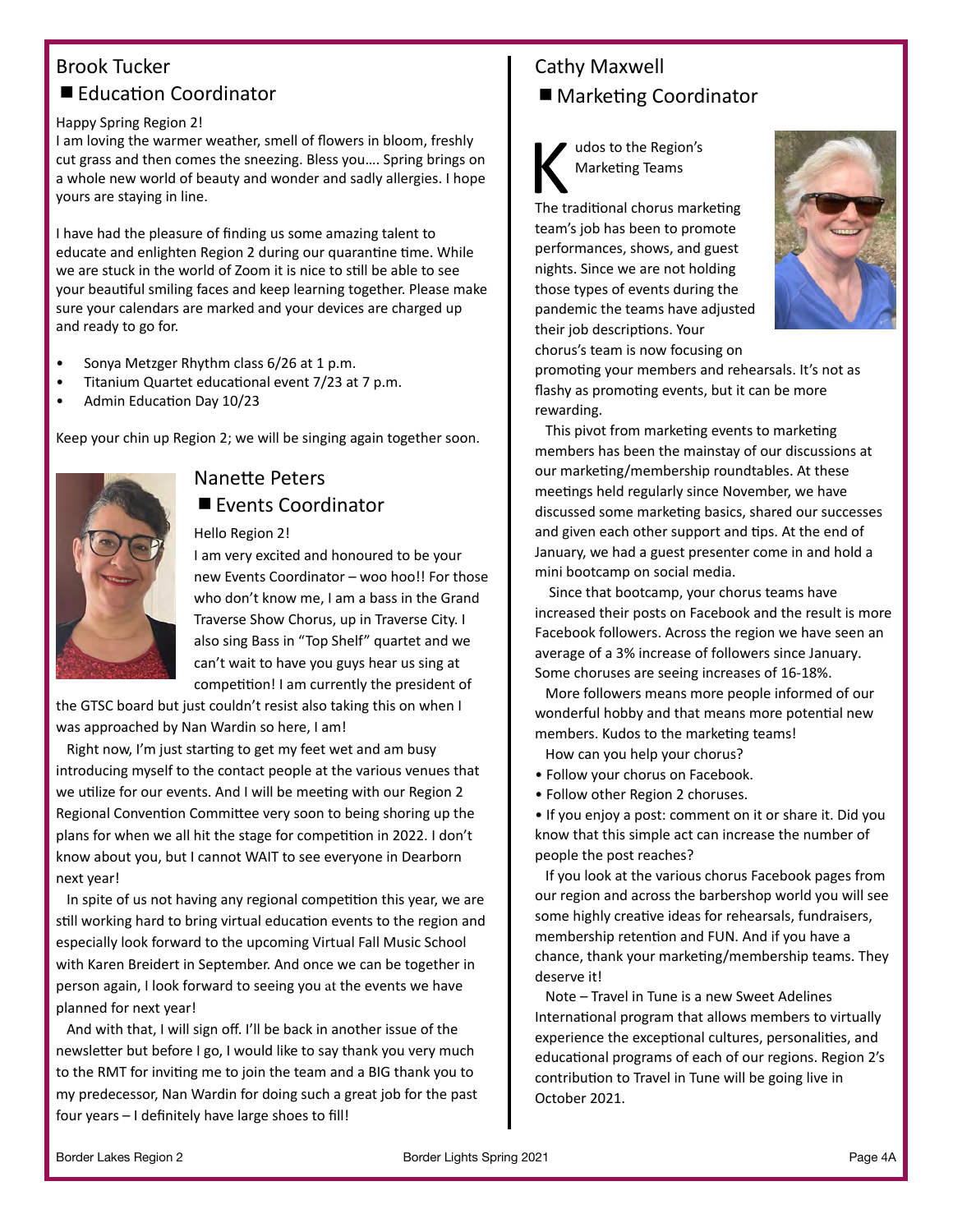### **Jill A. Watson** ■ Director's Coordinator

I am excited and honored to be the Region 2 directors' coordinator for another<br>term! Thank you for having faith in me. For all of us, this has been an "interestin<br>yet "challenging" time in our chorus and regional lives. So am excited and honored to be the Region 2 directors' coordinator for another term! Thank you for having faith in me. For all of us, this has been an "interesting" yet "challenging" time in our chorus and regional lives. Some of us are slowly YAY!

Who knows what this next year will bring, but let's all be hopeful that we will be making amazing four-part harmony and looking forward to a regional competition next spring. I cannot wait to be on that stage again. Kudos to all of our Region 2 directors for maintaining the Zoom risers each week, engaging our singers, and keeping it all together (as best we can!)

Reminder: Kim Vaughn will lead the Frontline Director's seminar, **Saturday, June 12.**  It will begin at 10:30 a.m. and end at 4 p.m. I am hoping all directors will be able to attend and take advantage of Kim's wonderful knowledge and her ability to share her expertise. I know some of you work on Saturday but maybe you will be able to squeeze in a session or two. There will be four classes with a brief break in between each class. Watch your email for more details and registration.



## **WHY WE TEACH MUSIC**

Not because we expect you to major in music; Not because we expect you to sing all your life; Not so you can relax, not so you can have fun;

But so you will be...human. So you will recognize beauty. So you will be sensitive. So you will be closer to an infinite beyond this world. So you will have something to cling to. So you will have more love, compassion, gentleness, good--in short, more life!

Of what value will it be to make a prosperous living unless you know how to live?